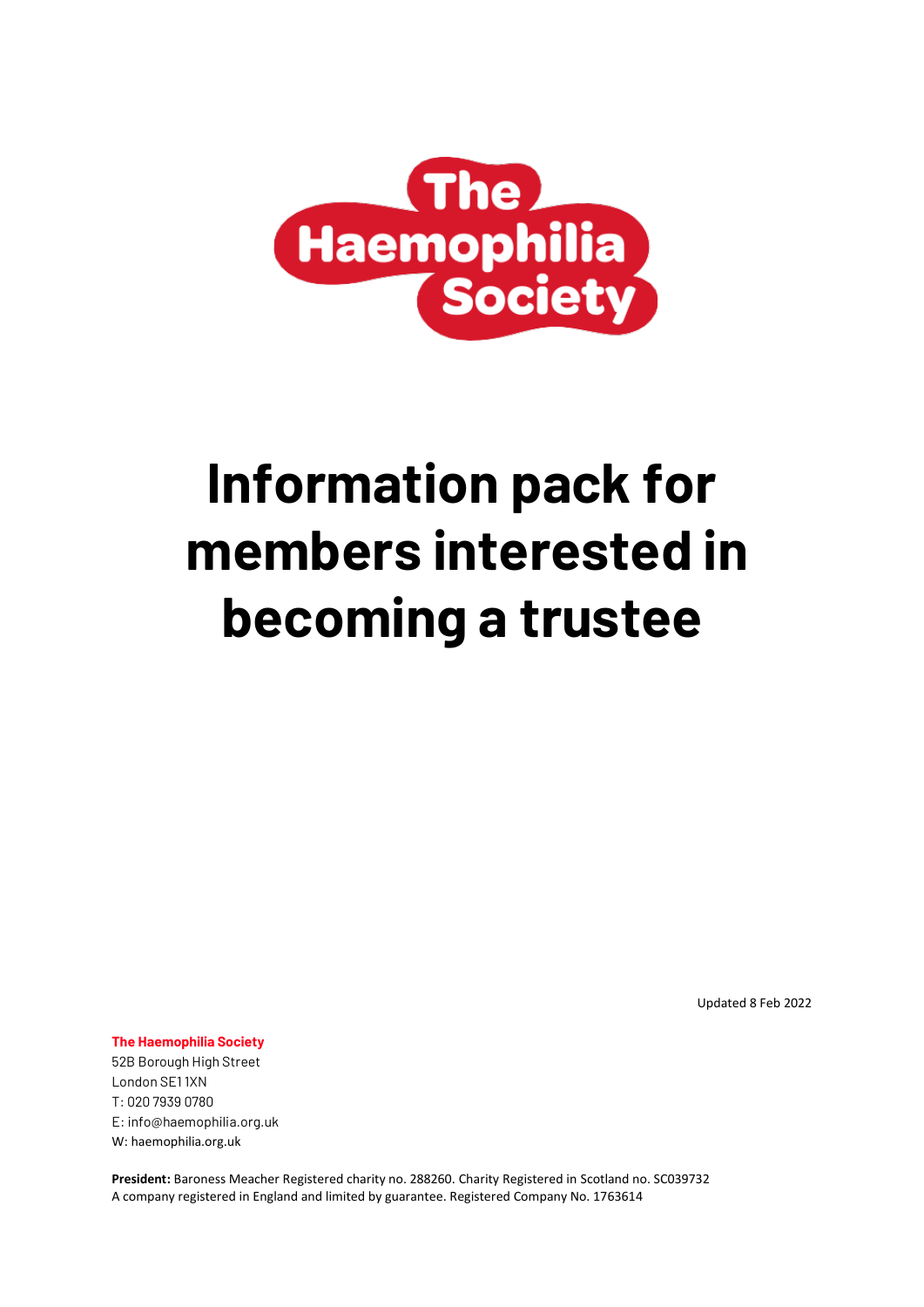# **Introduction**

We are delighted you are interested in becoming a trustee of the Haemophilia Society (THS).

Each year there are seats available for election to the board. This is as a result of a trustee(s) having served their full time in office or being required to take a year off before standing for a third term of election.

A trustee's term of office runs for an initial 3 years, after which you may be re-elected for another 3 years. Following 6 years' service, trustees are required to take a year off, before being able to stand for election for a final 3-year term.

In order to be nominated for election, you simply have to be a member of THS.

All full voting members of THS (i.e. those aged 16 or over) are eligible to participate in the board of trustee election process.

Once elected to the board, trustees will be supportive of our mission and strategic plan.

Beyond that, we need a breadth of skills and experience across our trustees, but each individual trustee will bring their own abilities. We are also committed to diversity on our board, and welcome nominations from all back grounds.

If you would like to find out more about the current board and their back grounds, please visit here:

<https://haemophilia.org.uk/who-we-are/our-people/trustees/>

Each application requires a signed nomination form and a signed Conflicts of interest and trustee undertaking form. The forms and information pack detailing the roles and responsibilities of a Trustee can be found on the website at:

<https://haemophilia.org.uk/who-we-are/our-people/trustees/>

Or by contacting us on 020 7939 0780

Or email: [info@haemophilia.org.uk](mailto:info@haemophilia.org.uk)

Updated 8 Feb 2022

#### **The Haemophilia Society**

52B Borough High Street London SE1 1XN T: 020 7939 0780 E: info@haemophilia.org.uk W: haemophilia.org.uk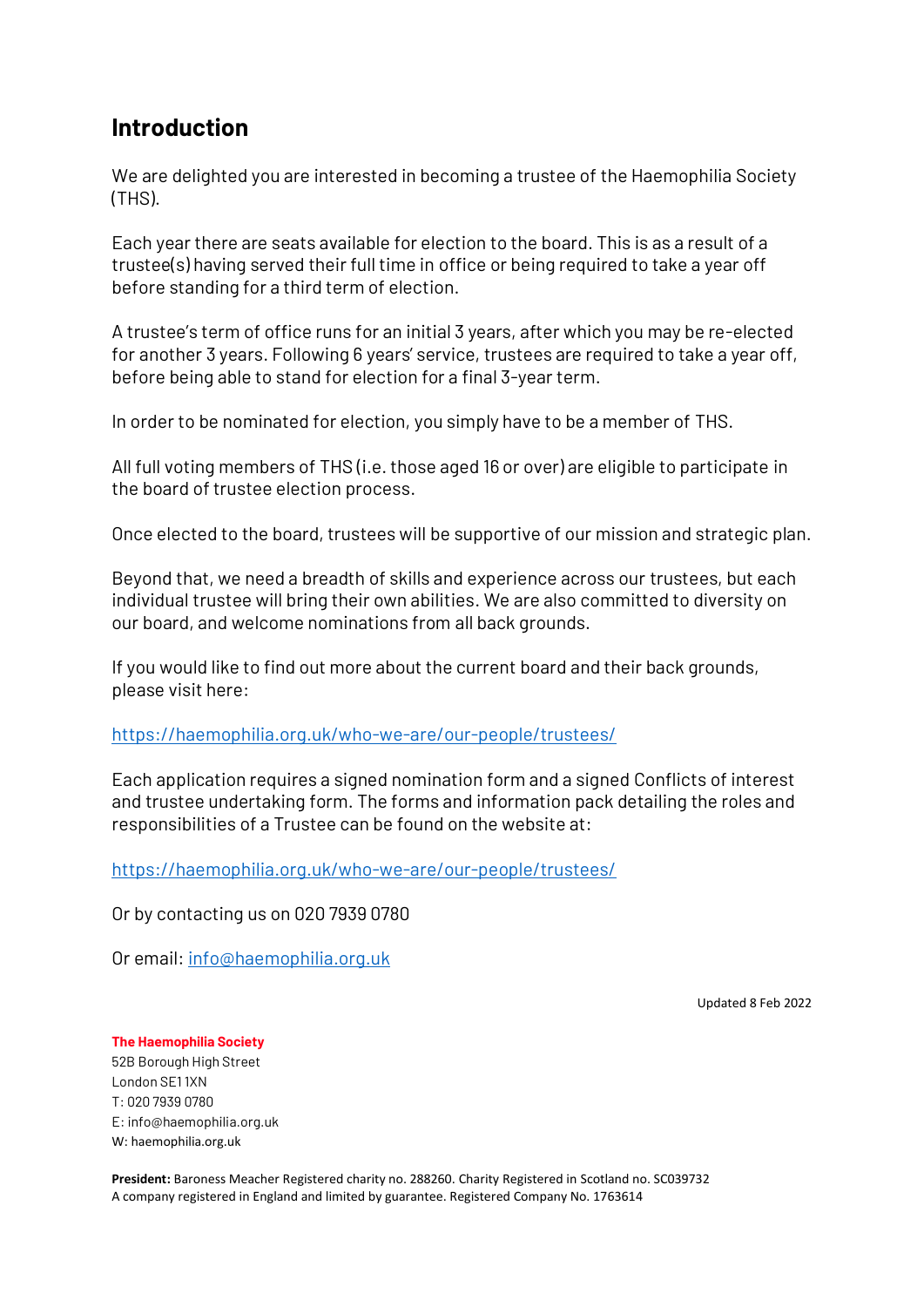If you are interested in standing for election as a trustee, please return a complete set of nomination papers, signed by yourself and another member who is willing to nominate you to arrive at the charity's office by the agreed date.

The ballot for the election will take place between agreed dates in autumn 2022. Ballot papers will then be counted, and the results will be announced at the AGM.

## **Overview**

## **Our Vision**

Through our community, we find the freedom, opportunity and fun in life after diagnosis.

## **Our Aims**

## • **To support each other**

We understand each other. We offer advice and support from personal experience. Our growing community is there for each other because we're in it together.

## • **To raise awareness**

We rally together because every little thing we do makes a difference and gives hope to people living with a bleeding disorder.

## • **To make a lasting difference**

We influence and advocate on what matters to our community. Health and social care policy, access to treatment and much more.

## **Our Values**

**Empowering -** Informative and supportive – we help our members throughout their lives.

**Compassionate** - Approachable and inclusive – we put our members at the heart of everything we do.

**Resilient** - Inspiring and engaging, we deliver positive impact for our members and the community.

Updated 8 Feb 2022

#### **The Haemophilia Society**

52B Borough High Street London SE1 1XN T: 020 7939 0780 E: info@haemophilia.org.uk W: haemophilia.org.uk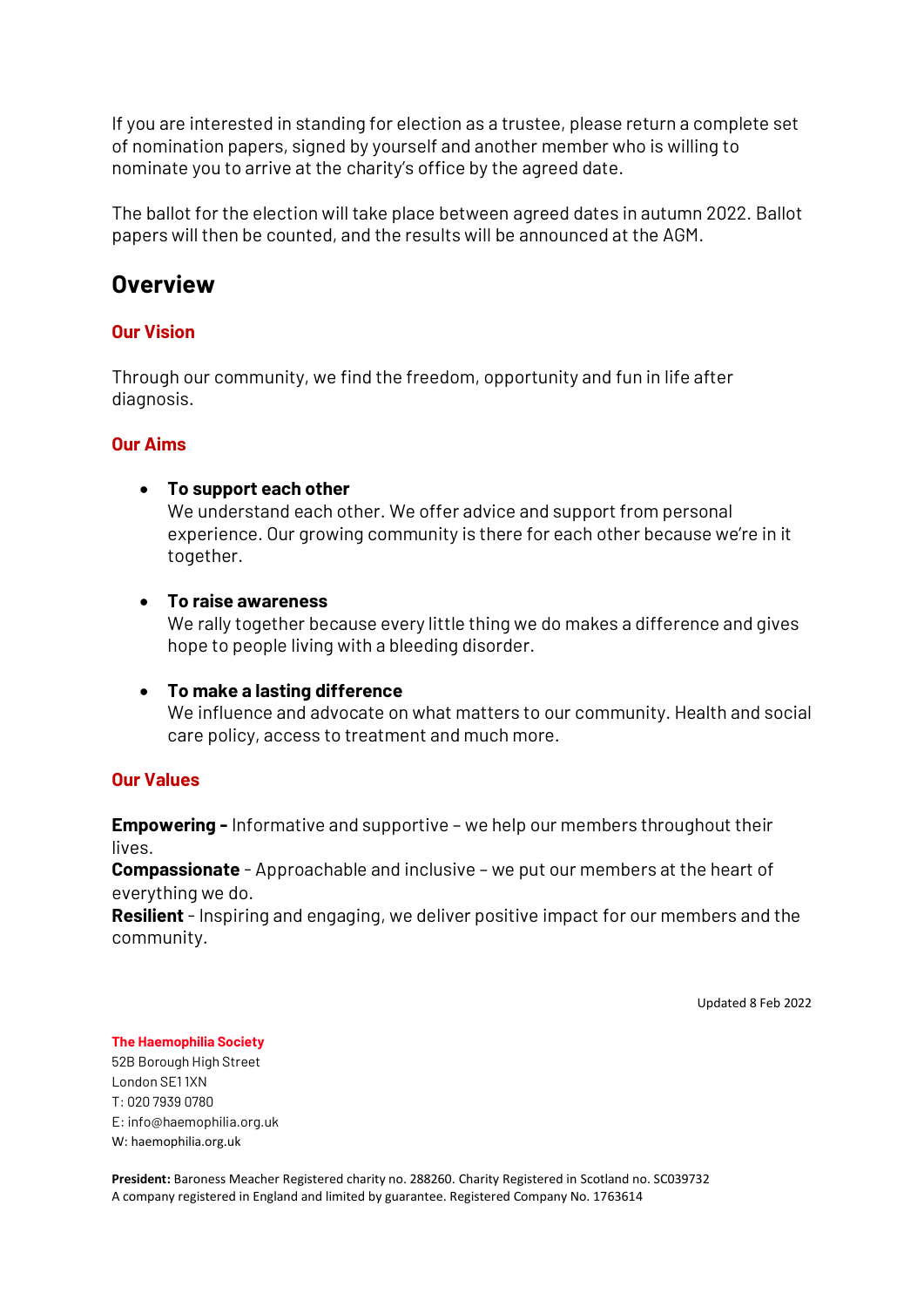## **Board of trustees**

Our board is comprised of seven elected trustees, one Honorary chair and up to four co-opted trustees. Elected trustees are elected by the members of the charity and announced at the Annual General Meeting (AGM). The rules of the election are set out in our constitution (known as the Memorandum and Articles of Association (M&A)). Coopted trustees and the Honorary chair are appointed to the board under the same terms as elected trustees; they are appointed to ensure a diverse, skilled board.

Our Board of trustees currently meet 5 times a year, on weekdays (usually Wednesday afternoon) in London. Some board meetings will be held virtually and one board meeting a year may take place outside London. Annual board development is an essential part of a trustee's role. This takes place at the end of June, on the morning of the board meeting.

As THS is also a company, you are a both a charity trustee and a company director. Your liability as a Company Director is limited to £1 as long as you act in accordance with your legal responsibilities.

## **What do the Board of trustees do?**

As a member of the board of trustees you bring your skills, knowledge and experience to:

- make sure that the organisation meets the needs of the people it was set up to support and fulfils its charitable objectives
- make sure that the organisation is open equally to everyone and that you do not discriminate against anyone
- ensure the organisation is accountable to its members and to the wider community
- make decisions about the organisation's objectives, policies and procedures
- work in partnership with the staff team to enable them to fulfil their roles
- ensure THS meets its legal responsibilities, including towards staff
- act in a fair and responsible way to any paid and unpaid staff
- make sure that money is spent properly and reassure any funders that decisions are being made by a responsible and effective board
- ensure the organisation has the resources people, equipment, premises, insurances and finances -to fulfil its objectives

Updated 8 Feb 2022

#### **The Haemophilia Society**

52B Borough High Street London SE1 1XN T: 020 7939 0780 E: info@haemophilia.org.uk W: haemophilia.org.uk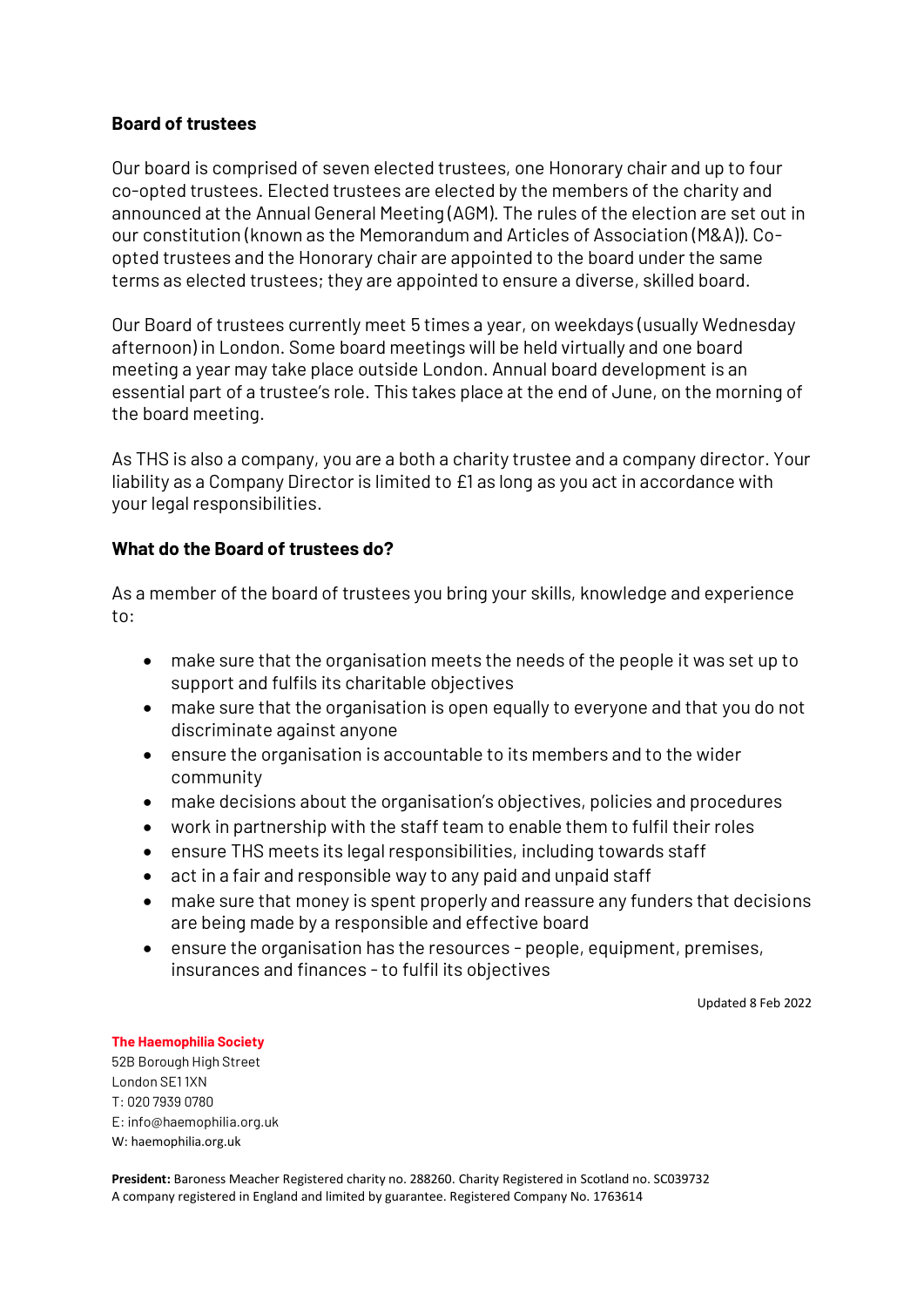- monitor how the organisation is performing
- take appropriate action when things are not going well
- represent the organisation at other meetings, forums etc.
- positively promote the organisation and its work.

Charity trustees have some additional legal responsibilities set out in Charity Law and Company Law. Other responsibilities include safeguarding, data protection, GDPR, health and safety etc. on which training is provided.

## **How does the board work?**

The board meets approximately every two months, generally during the afternoon in London. Meetings are minuted and the minutes approved at the subsequent meeting.

## **Sub-committees**

We have four permanent sub-committees:

- Finance and Risk
- Public Inquiry (PISC)
- Women's committee
- Governance committee

and one occasional committee – Nominations.

These committees allow a greater focus on these key strategic areas, away from the pressures of the full board meeting.

Finance and Risk looks at accounts, policies, procedures and human resources.

The Public Inquiry (PISC) committee looks at the work of the Infected Blood Inquiry, responding to inquiry requests for information and media responses. They will also make any quick decisions required by our legal team.

The Women's Committee meets to consider our work in relation to women and girls with bleeding disorders. The committee also has a working group, allowing a wider membership than the committee, to bring a range of expertise and views to its work.

Updated 8 Feb 2022

#### **The Haemophilia Society**

52B Borough High Street London SE1 1XN T: 020 7939 0780 E: info@haemophilia.org.uk W: haemophilia.org.uk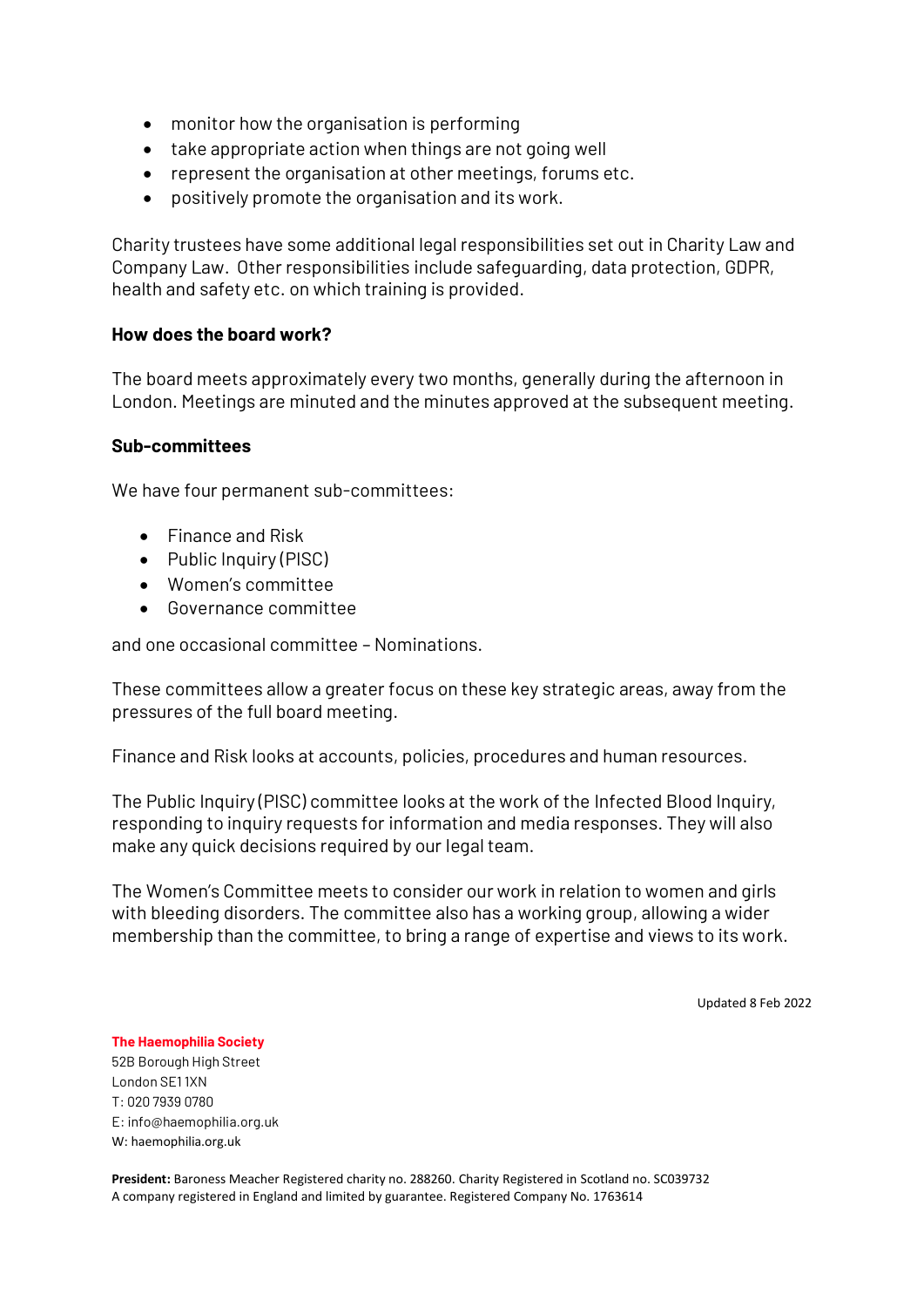Nominations meet to consider major appointments such as the Chair and Chief executive.

Sub-committees always report back to the main board to approve any recommendations.

Sub-committees currently meet on a virtual basis.

## **What are my personal responsibilities?**

As a trustee you should always:

- attend meetings regularly and arrive on time, you are expected to attend 75% of meetings per year. We will do all we can to accommodate any special needs you have
- give apologies if you can't attend and pass on any relevant information to the Board
- work as part of a team and take an active part in meetings
- keep to the point in discussions
- support each other, listen to others and try not to interrupt
- be prepared to share responsibilities and information
- ask if you don't understand something or need more information
- carry out what you have agreed to do
- make sure that decisions are made in a democratic way and abide by the decisions made
- remember you are speaking on behalf of the board, not yourself, when you represent The Society
- be non-discriminatory and promote equal opportunities

The board of trustees operates on the basis of collective responsibility. This means that once a decision has been made, all trustees are required to abide by it, whether they agree with it or not. This duty continues following the expiry of any term on the board.

A resolution was passed by the board of trustees in March 2018 that 'No person who is a primary employee of a pharmaceutical company may become or remain a Trustee because the existence of potential or actual conflicts of interest could be damaging to the Charity'

Updated 8 Feb 2022

#### **The Haemophilia Society**

52B Borough High Street London SE1 1XN T: 020 7939 0780 E: info@haemophilia.org.uk W: haemophilia.org.uk